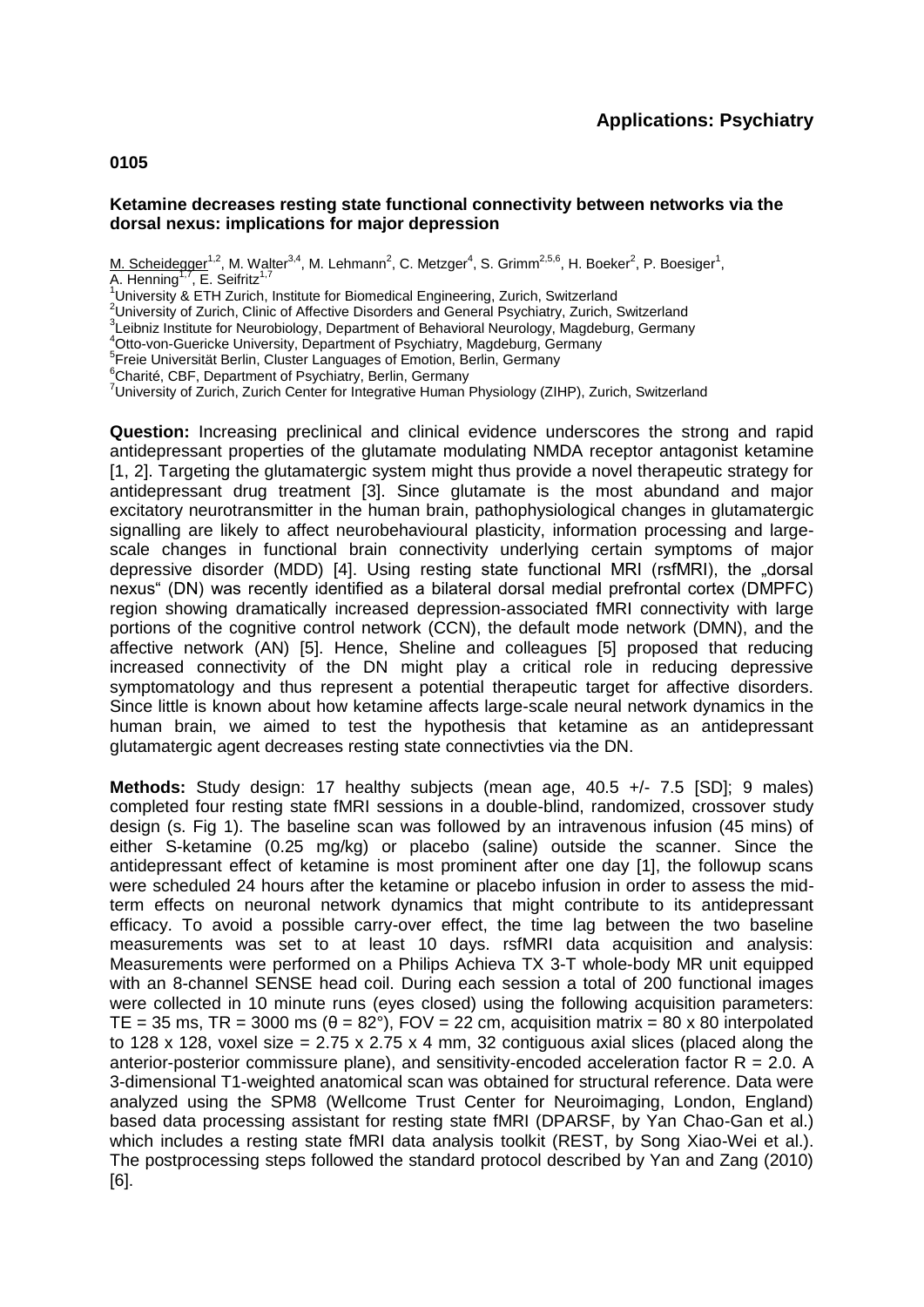**Results:** To test our hypothesis, we created a seed region of interest in the left and right DMPFC (10 mm sphere at  $\pm$  6 51 24) representing the DN. 24 h following ketamine administration, functional connectivity was exclusively reduced to the posterior cingulate cortex (PCC), to the subgenual anterior cingulate cortex (sgACC), and to anterior and mediodorsal parts of the thalamus (compared to placebo). The backprojection from a seed in the PCC confirmed these results and revealed an additional significant reduction of functional connectivity to the pregenual ACC (PACC) and medioprefrontal cortex (MPFC). For details, see Fig. 2 A, B and bar diagrams (functional connectivity change, paired t tests).

**Conclusion:** While pharmacological effects of ketamine on task induced fMRI BOLD signals have been studied extensively, this is the first randomized, placebo-controlled, double-blind, crossover study demonstrating changes in resting state functional connectivity in response to ketamine administration in healthy subjects. Here, we report a significant decrease in functional connectivity of the sgACC (AN) and the PCC (DMN) via the DN 24 hours following ketamine administration, thus reflecting a neuronal pattern of normalization with regard to MDD where increased connectivities of the AN and DMN via the DN have been observed [5]. As critical hub of the AN, the sgACC plays an important role in mood regulation. Subgenual cortical activity was shown to be elevated in MDD and effective antidepressant treatment was associated with a reduction in sgACC activity [for review see ref. 7]. In addition, the observed reduction in functional connectivity between anterior (PACC/MPFC) and posterior parts of the DMN (PCC) may partially reverse the disrupted neurobehavioral homeostasis in MDD where a failure to normally down-regulate activity within the DMN during emotional stimulation was found [8], with increasing levels of DMN dominance being associated with higher levels of maladaptive, depressive rumination and lower levels of adaptive, reflective rumination [9]. Finally, reductions in cortico-thalamic connectivity may reflect functional alterations in thalamocortical loops via the prefrontal cortex. Based on the fact that the antidepressant effect of ketamine peaks one day after a single intravenous administration [1], we conclude that pharmacologically reducing the hyperconnectivity via the DN may play a critical role in reducing depressive symptomatology and in representing a systems level mechanism of treatment response for major depression.

# **REFERENCES**

- [1] Zarate et al., Arch Gen Psych, 2006.
- [2] Machado-Vieira et al., Pharmacol Ther, 2009.
- [3] Sanacora et al., Nat Rev Drug Discovery, 2008.
- [4] Horn et al., Front in Syst Neurosci, 2010.
- [5] Sheline et al., PNAS, 2010.
- [6] Yan & Zang, Front in Syst Neurosci, 2010.
- [7] Drevets et al., CNS Spectr, 2008.
- [8] Grimm et al., Neuropsychopharmacology, 2009.
- [9] Hamilton et al., Biol Psychiatry, 2011